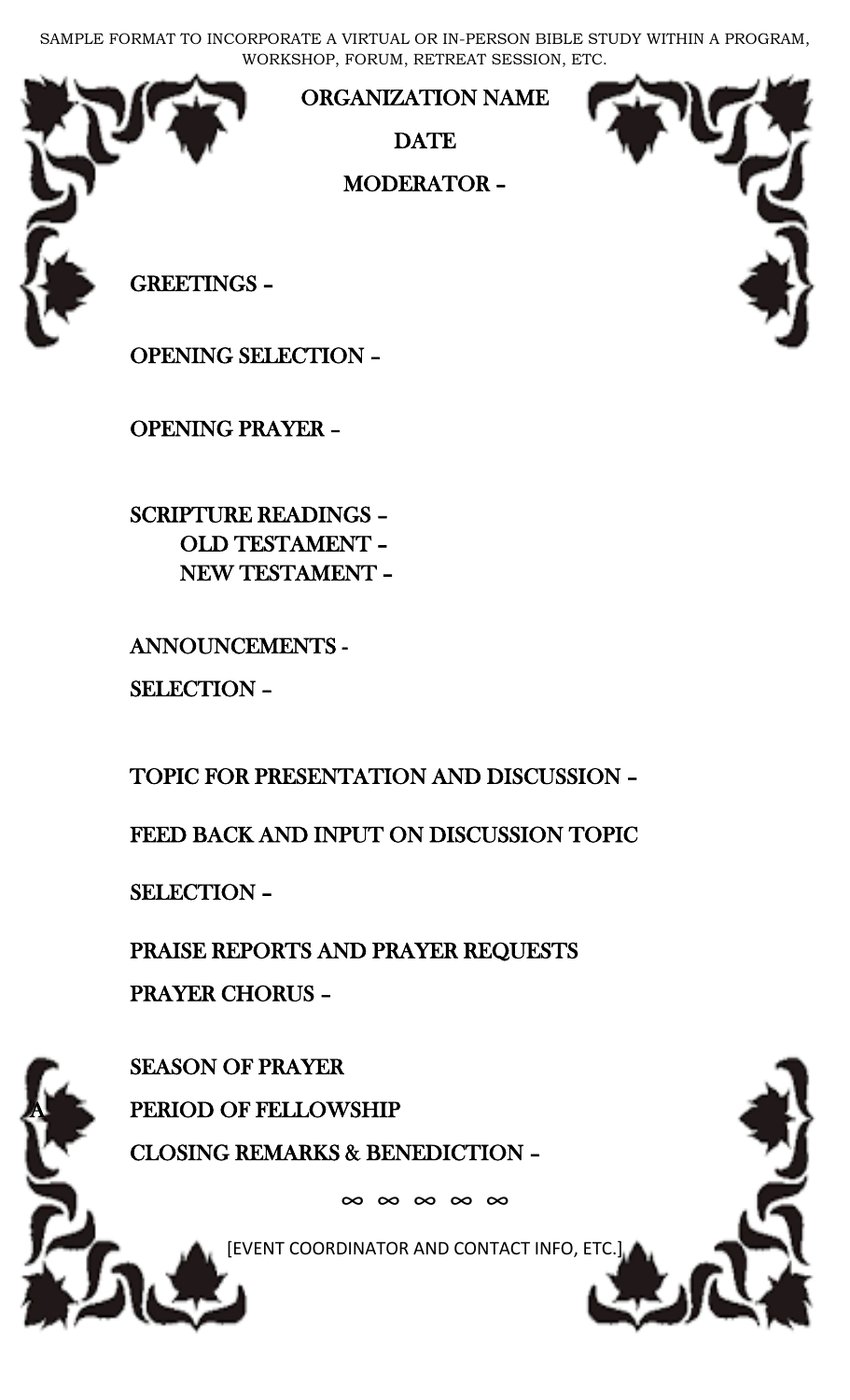## RESOURCES

[INCLUDE PAGES 2 & 3 WITH TEXT MESSAGES OR AS PDF ATTACHMENT TO EMAIL]

#1 – MUSIC SELECTION – ARTIST/GROUP [LIVE LINK, WITH OR WITHOUT LYRICS] #2 – MUSIC SELECTION – ARTIST/GROUP [LIVE LINK, WITH OR WITHOUT LYRICS] #3 – MUSIC SELECTION – ARTIST/GROUP [LIVE LINK, WITH OR WITHOUT LYRICS] #4 – MUSIC SELECTION – ARTIST/GROUP [LIVE LINK, WITH OR WITHOUT LYRICS]

ADDITIONAL ONLINE MATERIALS RELATED TO TOPIC FOR DISCUSSION [WITH LIVE LINKS]

- 1) 2)
- 3)
- 
- 4)
- 5)

OTHER RELATED INFORMATION, SUCH AS WEBSITE OF THE EVENT SPONSOR, ETC.